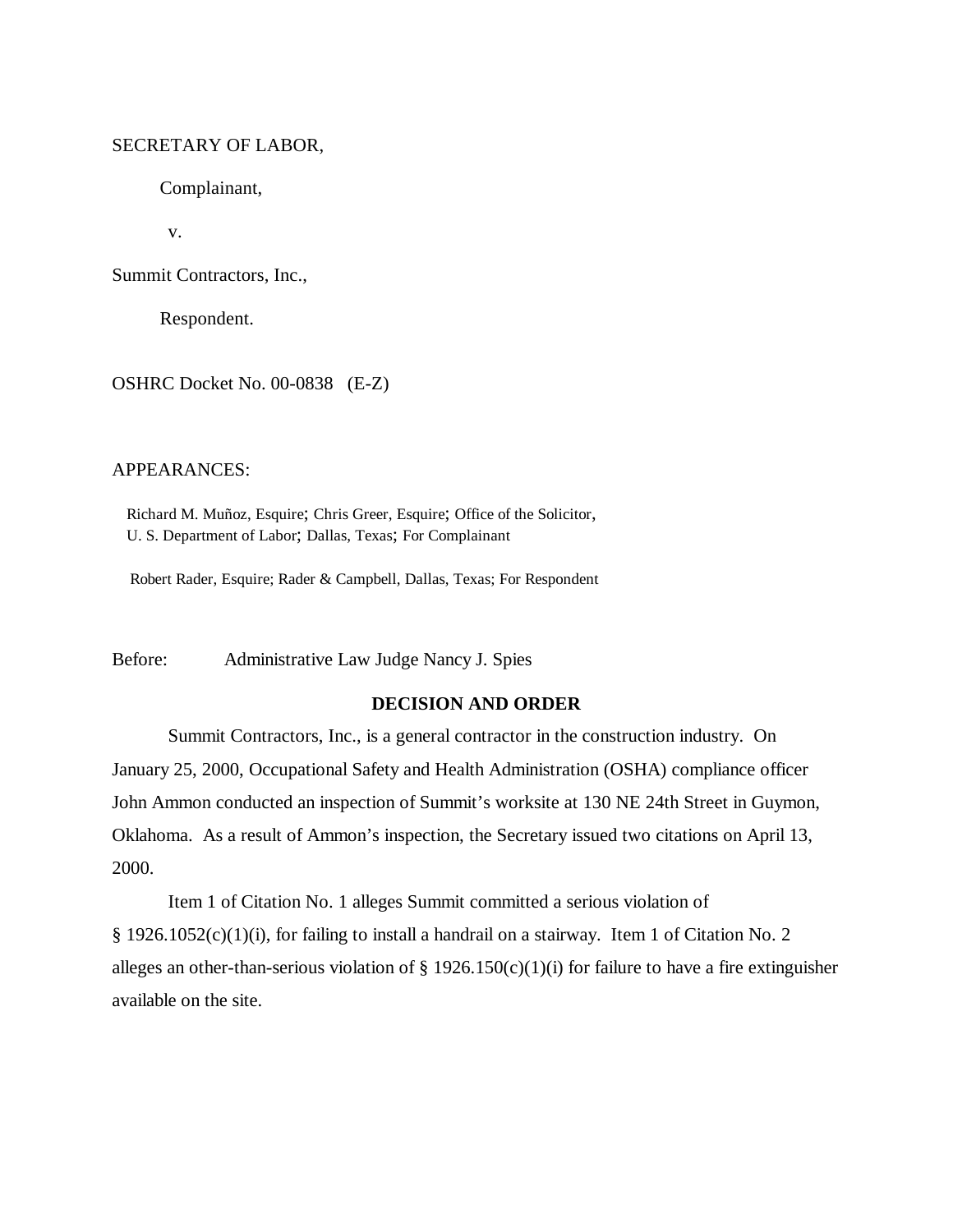This case was assigned for E-Z proceedings. The hearing was held on July 21, 2000, in Oklahoma City, Oklahoma. Summit asserts the affirmative defense of infeasibility regarding Citation No. 1. For the reasons set out below, Citation No. 1 is vacated and Citation No. 2 is affirmed.

#### **Background**

Summit was the general contractor overseeing the construction of an apartment complex in Guymon, Oklahoma. On January 25, 2000, compliance officer John Ammon conducted a general scheduled inspection at the construction site after holding an opening conference with Summit site superintendent Gary Evans (Tr. 9).

The apartment complex was two stories high, with 30 apartments on each floor (Tr. 20). A stairway consisting of 12 risers (up to the main landing) was the only means of access for employees between the first and second floor. The stairway was between two walls (Exh. C-1; Tr. 14). Each riser was 36 inches wide, 7¾ inches high, and 11 inches deep (Tr. 16). There was an approximate 2-inch gap between the end of the riser and the wall on each side of the stairway where trim work was to be installed later. The total distance between the stairway walls was 39 to 40 inches (Tr. 17, 81). The vertical distance between the first floor and the main landing was approximately 8 feet (Tr. 22). The stairway was not equipped with a handrail (Tr. 14).

Fire extinguishers were not available in the apartment complex under construction. Summit had fire extinguishers in its office trailer (Tr. 25).

Summit had only two employees on the site -- superintendent Gary Evans and employee Brian Gilmore. Gilmore regularly checked the subcontractors' ongoing work to determine if it met Summit's requirements. He used the stairway at issue to access the second floor (Tr. 27). At least two subcontractors, Bowman Painting and Drywall and Miller Woodwork, were working at the site the day of Ammon's inspection (Tr. 31).

#### **Citation No. 1**

The Secretary has the burden of proving her case by a preponderance of the evidence.

In order to establish a violation of an occupational safety or health standard, the Secretary has the burden of proving: (a) the applicability of the cited standard, (b) the employer's noncompliance with the standard's terms, (c) employee access to the violative conditions, and (d) the employer's actual or constructive knowledge of the violation (*i.e.,* the employer either knew or, with the exercise of reasonable diligence could have known, of the violative conditions).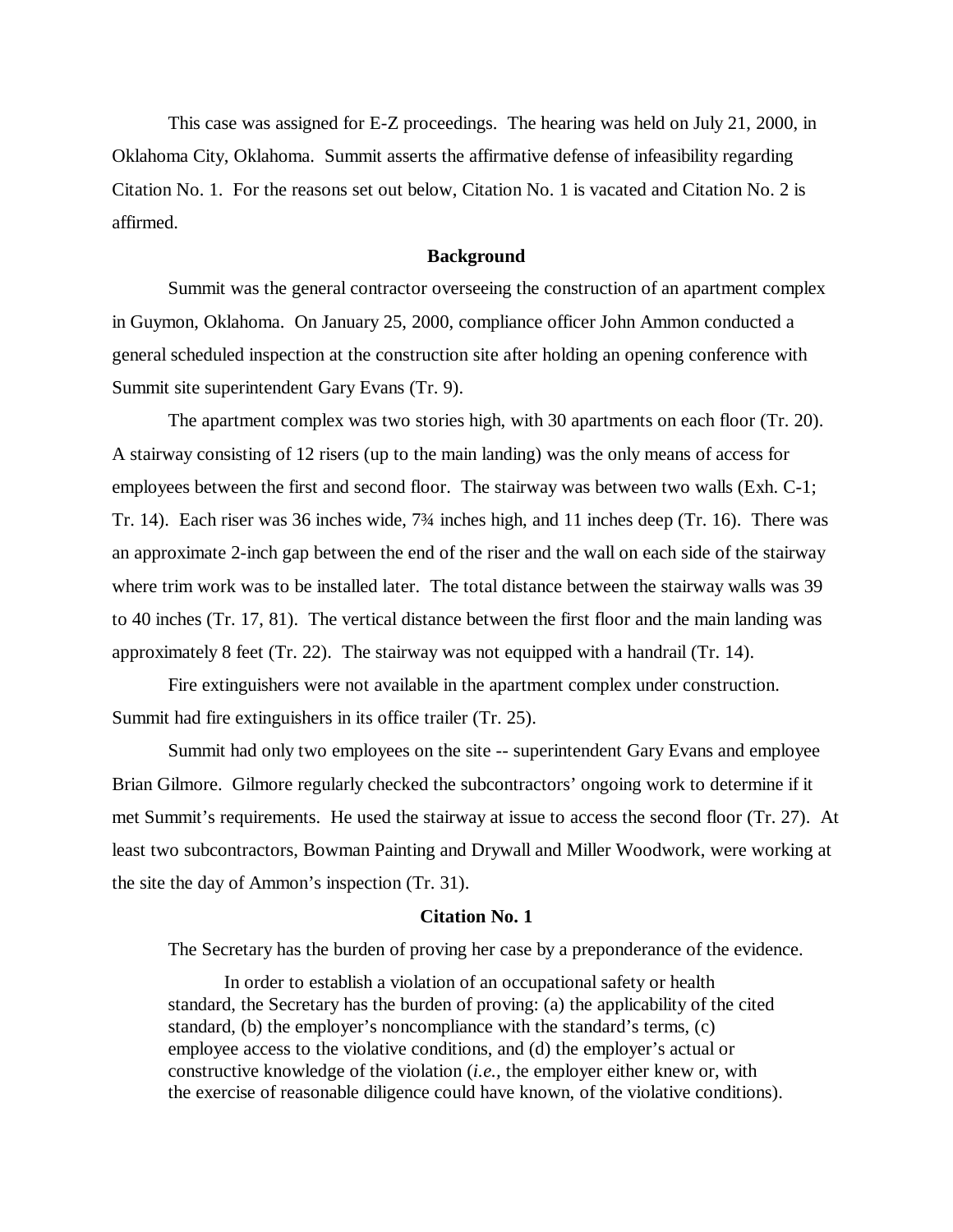*Atlantic Battery Co.,* 16 BNA OSHC 2131, 2138 (No. 90-1747, 1994).

### **Item 1: Alleged Serious Violation of § 1926.1052(c)(1)(i)**

The Secretary contends that Summit committed a serious violation of §  $1926.1052(c)(1)(i)$ , which provides:

Stairways having four or more risers or rising more than 30 inches (76 cm), whichever is less, shall be equipped with: (i) At least one handrail[.]

The parties agree that the Secretary has established a prima facie case that Summit violated § 1926.1052(c)(1)(i). Summit was in noncompliance with the terms of a §  $1926.1052(c)(1)(i)$ , a standard that applies to stairways such as the one at issue. Summit's own employee as well as the employees of Summit's contractors used the stairway. Summit was aware that no handrail had been installed in the stairway (Tr. 79-80).

#### **Infeasibility**

Summit asserts the affirmative defense of infeasibility.

.

In order to establish the affirmative defense of infeasibility, an employer must prove that: (1) the means of compliance prescribed by the applicable standard would have been infeasible under the circumstances in that (a) its implementation would have been technologically or economically infeasible, or (b) necessary work operations would have been technologically or economically infeasible after its implementation, and (2) either (a) an alternative method of protection was used or (b) there was no feasible alternative means of protection.

*Armstrong Steel Erectors, Inc.,* 17 BNA OSHC 1385, 1387 (No. 92-262, 1995).

Summit does not argue that installing a handrail was either technologically or economically infeasible under part  $(1)(a)$  of the infeasibility test. A permanent handrail was later installed as part of the finished stairway (Exh. R-1, Tr. 63). Rather, Summit contends that it could not have installed a handrail under part (1)(b) of the test at the time of Ammon's inspection because it would have made necessary work operations technologically or economically infeasible

Summit's site superintendent Gary Evans explained that the installation of the handrail would have impeded two separate work operations that were in the process of being completed: (1) texturing and painting the stairway walls and (2) transporting refrigerators, kitchen ranges, and other major appliances up the stairway for installation in the apartments.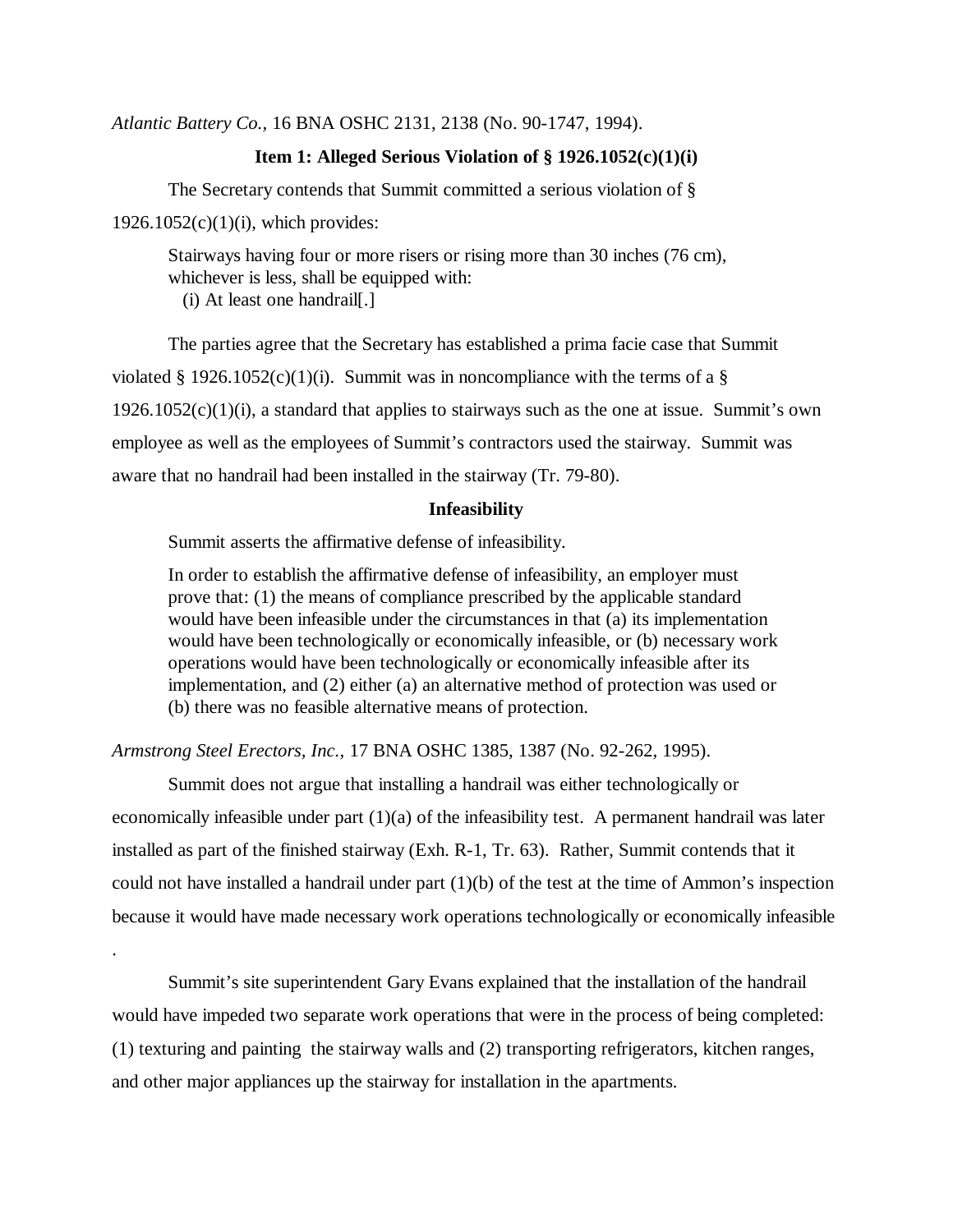#### **Handrail as Impediment to Painting**

Evans testified that in the early stages of construction, a temporary handrail had been installed in the stairway. The handrail stayed up until it was time to hang the sheetrock for the stairway walls (Tr. 67). After hanging the sheetrock, workers taped and "bedded" (plastered) the sheetrock, which could not be done with a handrail in place (Tr. 68). Next, the walls were textured and allowed to dry (Tr. 69).

This is the state the stairway walls were in on the day of Ammon's inspection. Painting was the last part of the stairway process to be completed before the appliances were to be transported to the second floor (Tr. 70). As soon as the appliances were moved up the stairway, the permanent handrail was installed (Tr. 74).

The painting was done before the appliances were transported up the stairway and into the individual apartments. When asked why the appliances could not have been moved upstairs before the complex was painted, Evans replied, "[The painters] paint them with big spray rigs, and they've got to have room to go up and down the walls. And there's just literally not enough room to have the cabinets sitting in the center of the floor and the appliances sitting in the center of the floor in order to get a good pattern" (Tr. 72).

The undersigned asked why the work could not be sequenced so that the upstairs apartments would be painted, the appliances would be transported up the stairway with a temporary handrail installed, and the stairway then painted. Evans replied that the painting subcontractor paints all sections of the apartment complex in one visit. He stated that, for economical reasons, the painter "tries to paint the whole unit in its entirety. In their contracts, it's like time is money, and they hate to come back. You know, because that is more time. And then, that is a cost to them" (Tr. 72). The process of painting and texturizing the walls could not be done with even temporary handrails in place. The supports for the temporary handrails, as well as the rails, would have to removed for painting since the permanent supports were to be put in a different location along the wall.

### **Handrail as Impediment to Moving Appliances to the Second Floor**

Evans testified that the distance between the stairway walls was 39 inches (Tr. 64). The permanent handrail that was eventually installed extended 5½ inches from the wall, leaving a clearance of 33½ inches. Evans stated that the day of Ammon's inspection, Summit was "getting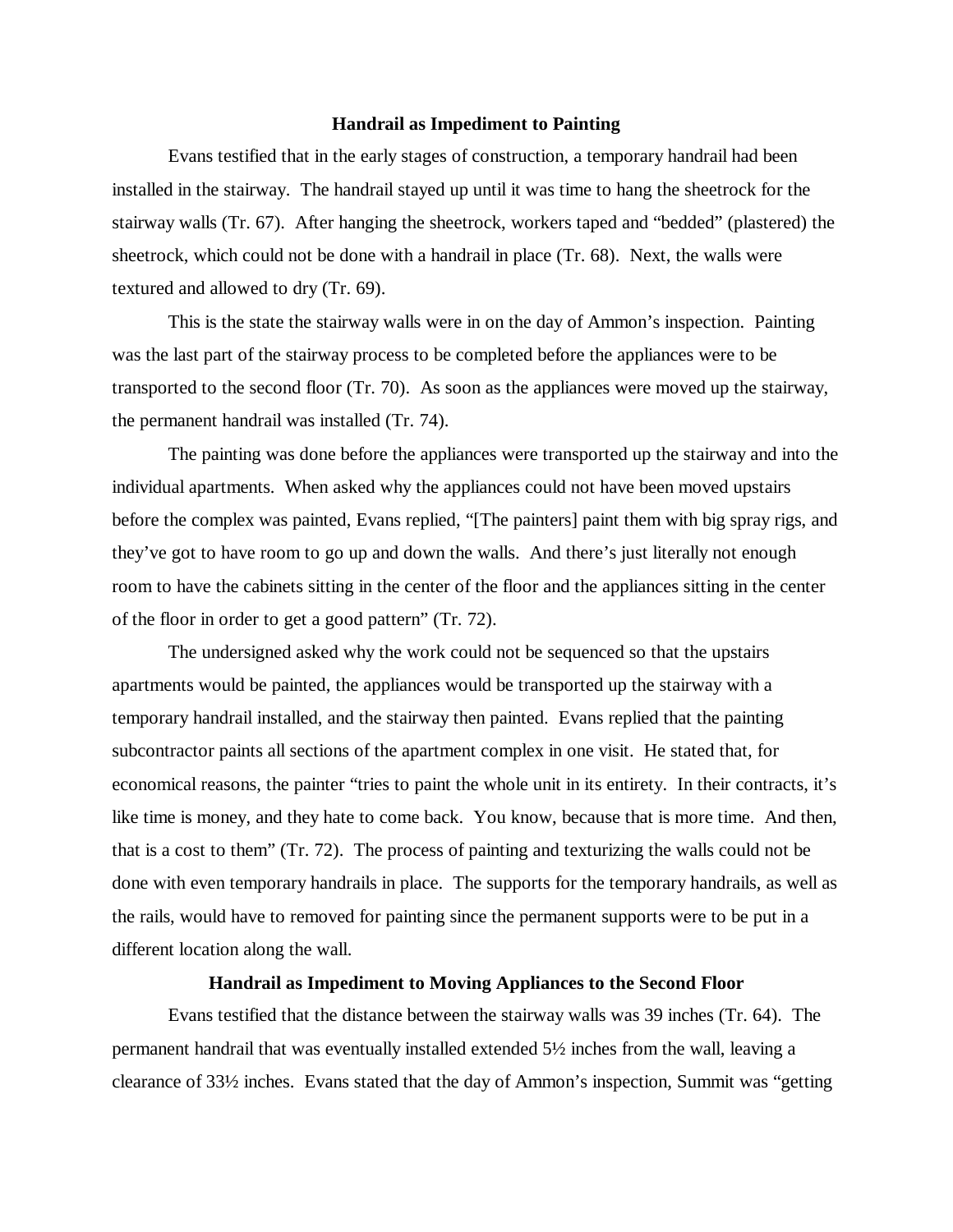ready to have the major appliances delivered and installed in [the] apartments" (Tr. 66). The largest appliances were the refrigerators, which Evans estimated as being 35 inches wide (Tr. 66).

The Secretary contended that the width of the refrigerators may have been only 32¾ inches wide, leaving a clearance with the handrail installed of ¾ of an inch (Tr. 88). Even accepting the Secretary's contention, the undersigned determines that hauling a several-hundredpound refrigerator up 12 steps with a horizontal clearance of less than 1 inch, a necessary work operation, is technologically infeasible.

#### **Handrail Made Necessary Work Operations Infeasible**

Ammon inspected Summit's site on a day when the workers were preparing to perform two separate tasks related to the stairway: painting the stairway walls and moving major appliances to the second floor. Neither of these tasks could be accomplished with a handrail in place. Summit has established that, in the narrow time-frame of that particular day, two of its necessary work operations would have been technologically infeasible had the handrail been in place.

#### **No Feasible Alternative Means of Protection**

Summit also has the burden of proving that it used an alternative method of protection or that there was no feasible alternative method of protection. The hazard the standard is intended to prevent is falling down the stairway. A handrail provides a support for an employee to grasp should he or she stumble and start to fall. (It is noted that a handrail would be of dubious value to employees using both hands to haul major appliances up the stairway.) The stairway at issue had walls on either side of it, which would prevent an employee from falling off the side. If employees stumbled, they could brace themselves on either wall to help them regain their balance. Given the confines of the stairway, no feasible alternative method of protection was possible, and the enclosed space itself minimized the possibility that an employee would fall, as well as minimizing the severity of the injuries if a fall occurred.

Summit has established its infeasibility defense. Item 1 of citation no. 1 is vacated.

## **Citation No. 2**

#### **Item 1: Alleged Other-Than-Serious Violation of § 1926.150(c)(1)(i)**

The Secretary alleges that Summit committed an other-than-serious violation of  $§$  1926.150(c)(1)(i), which provides: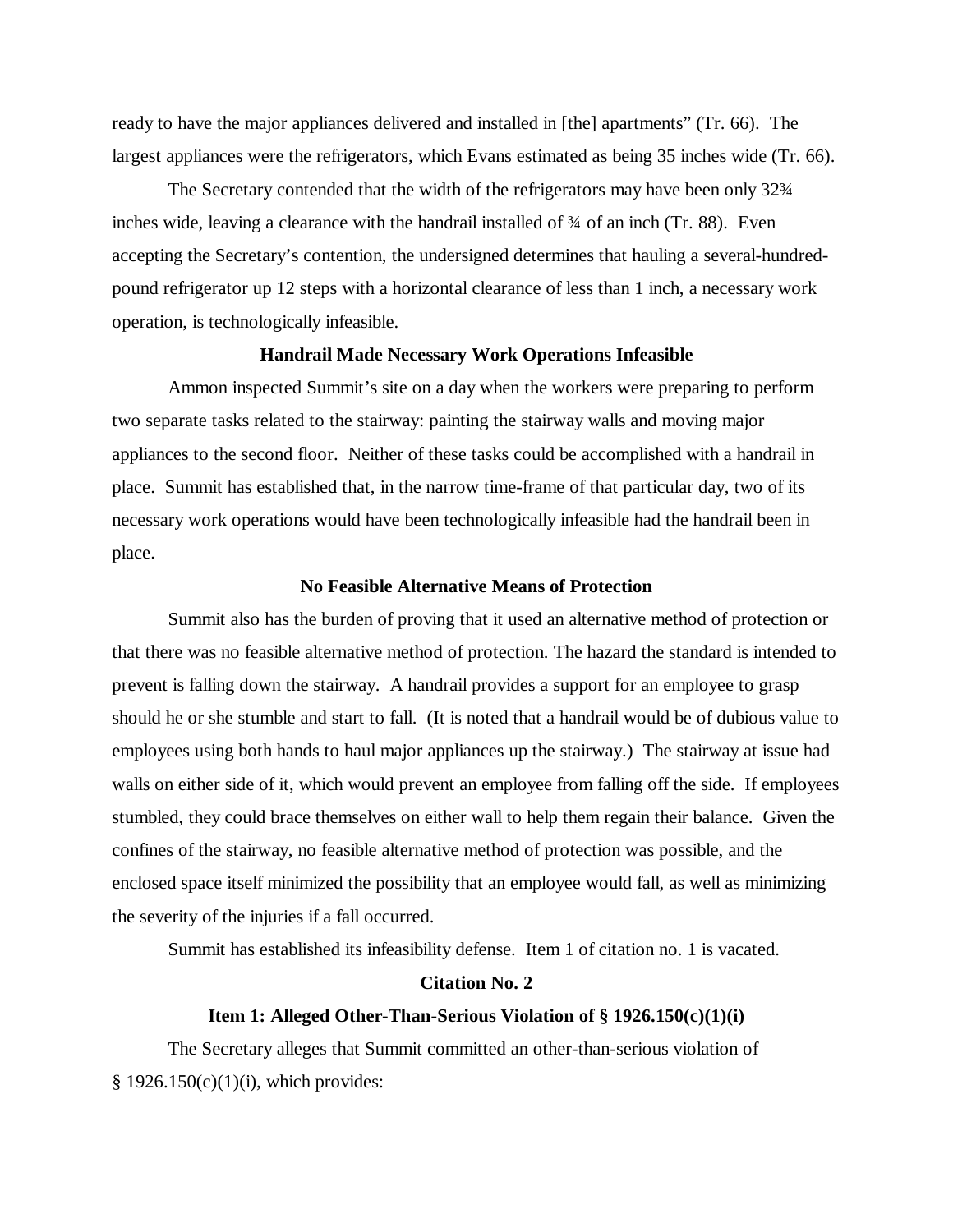A fire extinguisher, rated not less than 2A, shall be provided for each 3,000 square feet of the protected building area, or major fraction thereof. Travel distance from any point of the protected area to the nearest fire extinguisher shall not exceed 100 feet.

There were no fire extinguishers inside the apartment complex (Tr. 25-26). Evans testified that it was the subcontractors' responsibility to provide their own fire extinguishers (Tr. 74).

Evans stated (Tr. 74-75):

In good faith, I bought several fire extinguishers ourselves. I had two in my office trailer and then one in my office itself. And I believe I pointed out to Mr. Ammon where there was two setting up on the top shelf there. We had storage vaults next to the office trailer, and I had given fire extinguishers to my subcontractors to either put in their containers or carry in their trucks.

The subcontractors had keys to the storage containers and could have taken a fire extinguisher into the building with them whenever they reported to work (Tr. 75). Evans testified that fire extinguishers were frequently stolen from the site if they were left in the building (Tr. 76). He estimated that if an employee needed to use a fire extinguisher in the building, it would take "three to four minutes" to retrieve one from the storage containers (Tr. 77).

Summit's argument that it was the responsibility of the individual subcontractors to provide their own fire extinguishers is rejected. Section  $1926.150(c)(1)(i)$  does not require an employer to have a fire extinguisher available in its immediate work area. It requires a fire extinguisher to be provided for each 3,000 square feet of the protected building area. The standard focuses on the geographical placement of fire extinguishers in relation to the building. Subcontractors may come and go, and work in different areas of the building, but the presence of the fire extinguishers in or near the building is meant to remain constant while work is being performed. As the general contractor and controlling employer, Summit had responsibility to comply with the cited standard. Furthermore, Summit had two employees of its own on the site who would be exposed to a hazard in the event of a fire.

The standard specifically requires fire extinguishers to be within 100 feet of the protected area. Summit's fire extinguishers were located approximately 200 feet from the apartment complex (Tr. 46). Evans claimed that an employee could retrieve a fire extinguisher in three or four minutes from the locked storage container. The standard is intended to prevent such a lapse